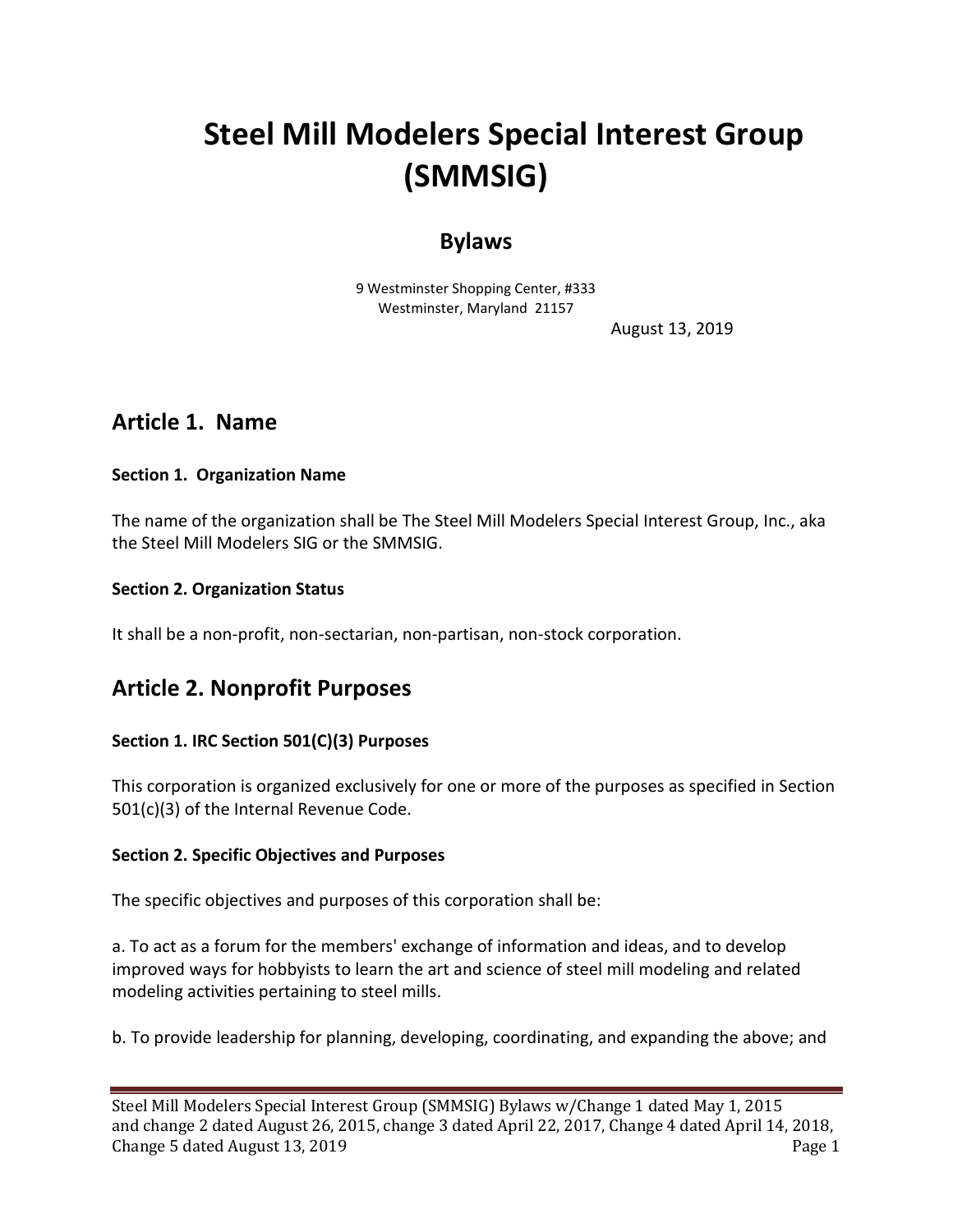c. To promote, develop, support and encourage participation by the public in the above; and

d. To promote, develop and support event activities as provided for in Article 7.

# **Article 3. Members and Dues**

### **Section 1. Members**

Membership shall be open to all with an interest in steel mill modeling and related modeling activities pertaining to steel mills. Membership in the National Model Railroad Association is encouraged but not required.

### **Section 2. Voting**

Each member shall have one vote on any matter on which a vote of members is taken.

#### **Section 3. Dues**

Members shall pay dues as established from time to time by resolution of the Board of Directors.

Membership includes four issues of "The Steel Mill Modelers Journal". These issues will be print, electronic or both, as determined by the board of directors.

### **Section 4. Good Standing**

A member is in good standing so long as said member is, according to the books and records of the corporation, current with his or her dues.

### **Section 5. Expulsion from Membership**

Any member may be expelled from membership, without the assignment of any cause, upon an affirmative vote of two-thirds (2/3) of all members of the Board of Directors at a meeting of the Board, provided that written notice of the intention to expel and reasons therefore have been provided to the member. No member shall be expelled without having the opportunity to be heard at such meeting, but no formal hearing procedure need be followed.

Steel Mill Modelers Special Interest Group (SMMSIG) Bylaws w/Change 1 dated May 1, 2015 and change 2 dated August 26, 2015, change 3 dated April 22, 2017, Change 4 dated April 14, 2018, Change 5 dated August 13, 2019 Page 2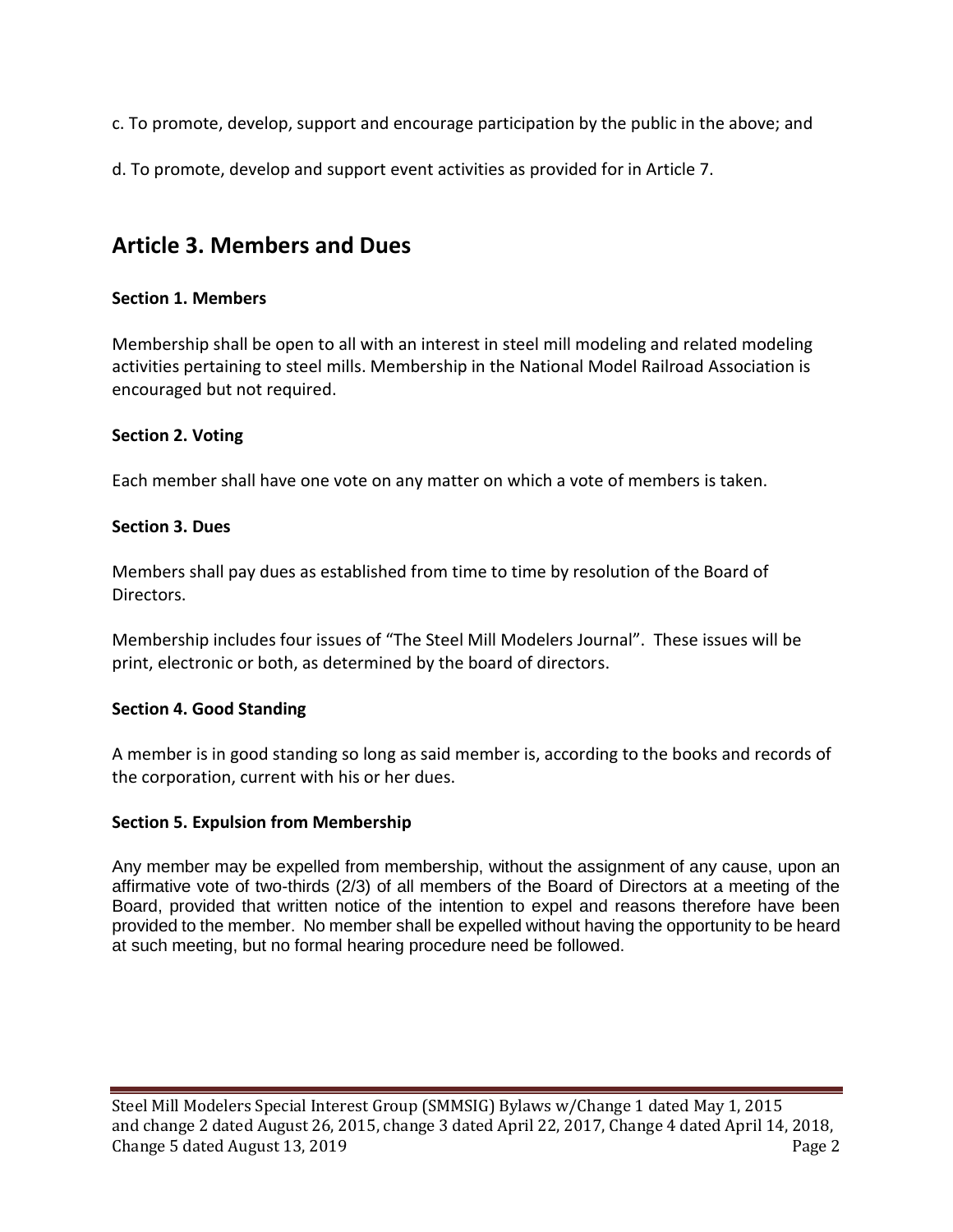# **Article 4. Directors**

The purpose of the Board of Directors is to provide long term strategic leadership to the SMMSIG. Day to day operations of the SMMSIG will be conducted by the officers of the corporation.

#### **Section 1. Interim Board of Directors**

Deleted

#### **Section 2. Board of Directors**

The permanent Board of Directors shall consist of five (5) members.

- 1. Term to begin on 1 January 2016
- 2. Term to begin on 1 January 2016
- 3. Term to begin on 1 January 2017
- 4. Term to begin on 1 January 2017
- 5. Term to begin on 1 January 2017

#### **Section 3. Qualifications**

a. Any Member, provided he or she is at least eighteen (18) years of age, may serve as a Director of the corporation.

b. Directors must be members in good standing of the SMMSIG and NMRA when elected and throughout their term

#### **Section 4. Powers**

The business affairs of the corporation shall be managed by a Board of Directors who shall exercise or direct the exercise of all organizational powers. The Officers and members of the Board of Directors shall use their best efforts to carry out in good faith the purposes and exercise the powers so as to further the experience and appreciation of steel mill modeling.

#### **Section 5. Duties**

It shall be the duty of the Directors to:

a. Perform any and all duties imposed on them collectively or individually by the Articles of Incorporation, or by these Bylaws, or by governmental laws.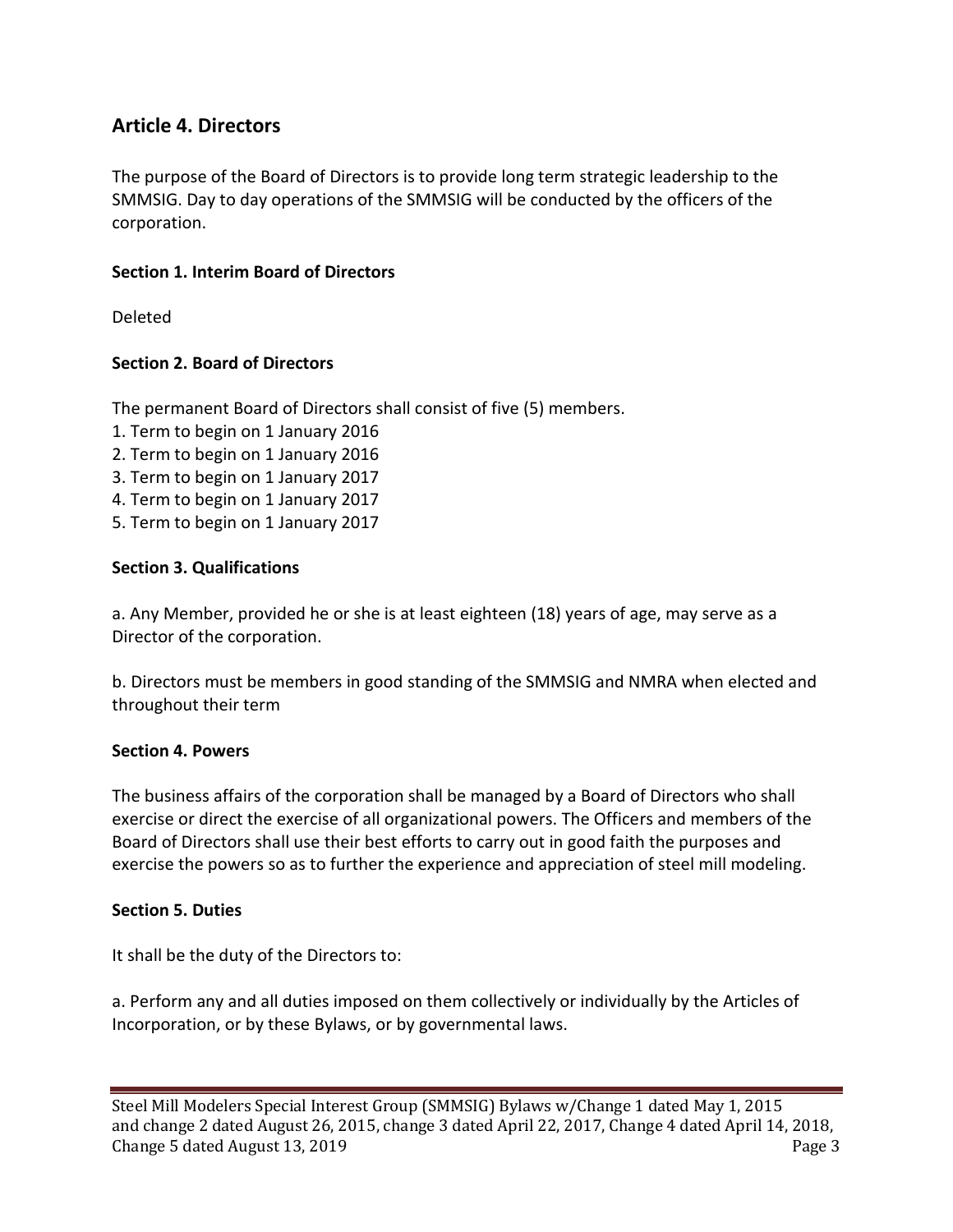b. Appoint and remove, employ and discharge, and, except as otherwise provided in these Bylaws, prescribe the duties and fix the compensation, if any, of all officers, agents and employees of the corporation.

c. Supervise all officers, agents and employees of the corporation to assure that their duties are performed properly.

d. Meet at such times and places as required by these Bylaws.

e. Register their addresses with the Secretary of the Corporation, and notices of meetings mailed or electronically transmitted to them at such addresses shall be valid notices thereof.

### **Section 6. Term of Office**

The term of office for any elected Director will be for three (3) years. A Director may serve as many consecutive terms to which he or she is elected.

The Board of Directors, by a two thirds (2/3) vote of the entire Board at a meeting duly called for the purpose, may for any cause whatsoever at any time remove one or more members of the Board of Directors elected by the members.

Any Director may resign effective upon giving written notice to the President, or the Board of Directors, unless the notice specifies a later time for the effectiveness of such resignation.

### **Section 7. Compensation**

Directors shall serve without compensation, but nothing herein contained shall be construed to preclude any director from serving the corporation in any other capacity and receiving compensation therefore.

### **Section 8. Meetings**

Meetings of the Board of Directors may be called by any member(s) of the Board. Each Board member present at the meeting shall have one vote. Notification of these meetings to the SMMSIG membership is not required.

### **Section 9. Place of Meetings**

Meetings shall be held at such place as determined by the Board of Directors.

### **Section 10. Notice of Meetings**

Notice of meeting(s) shall be communicated to the Board members in a timely manner.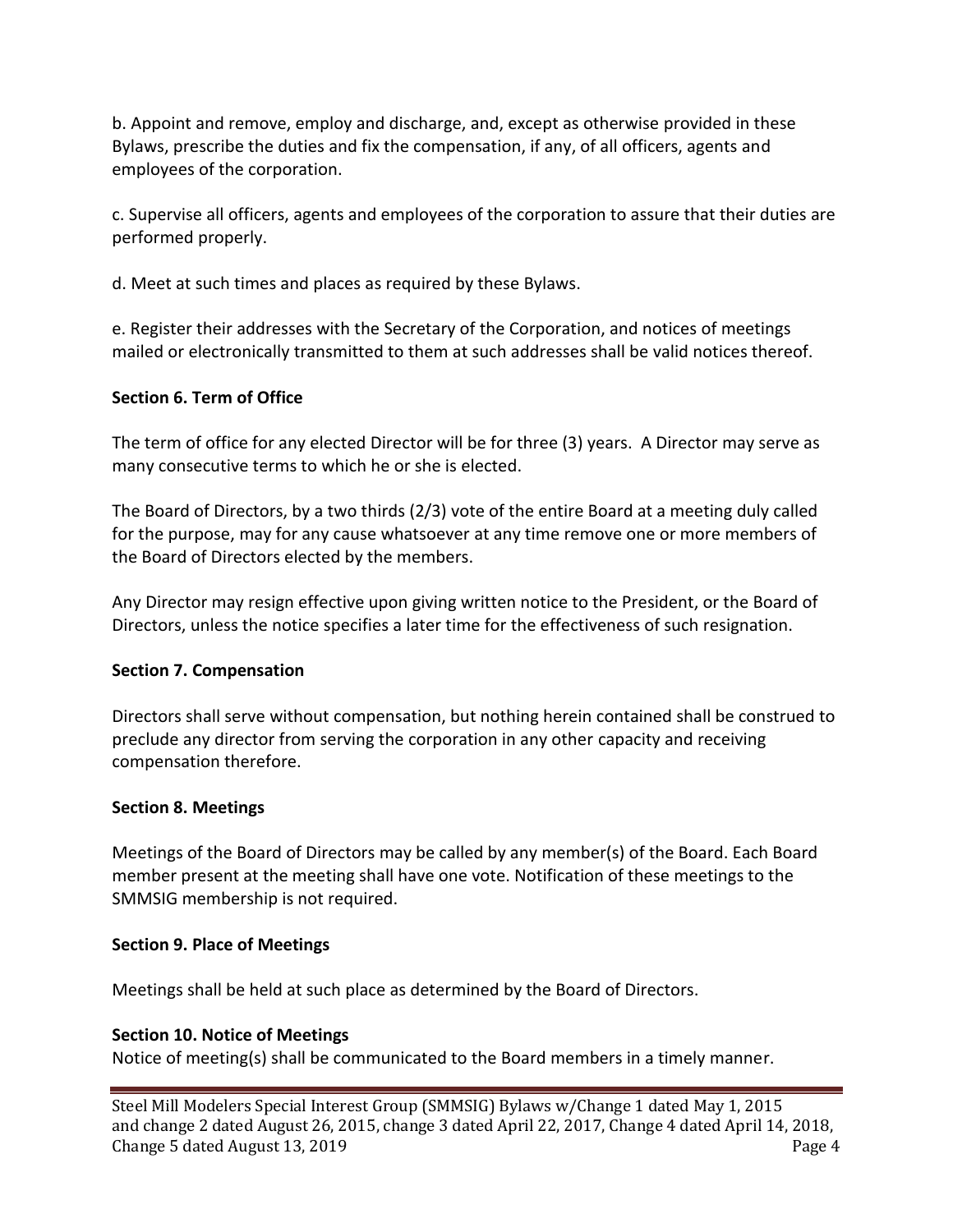### **Section 11. Quorum for Meetings**

A quorum at any Board meeting shall be a majority of the entire Board of Directors. An act by the majority of the Board present at any meeting at which there is a quorum shall be the act of the whole Board, except as otherwise provided by these bylaws or governmental laws. The vote by majority of those present at any duly constituted Board Meeting shall be sufficient to authorize action.

### **Section 12. Majority Action as Board Action**

Every act or decision done or made by a majority of the Directors present at a meeting duly held at which a quorum is present is the act of the Board of Directors, unless the Articles of Incorporation, these Bylaws, or provisions of law require a greater percentage or different voting rules for approval of a matter by the Board. In the event of a tie vote, the President's vote shall determine the outcome of the matter under consideration.

### **Section 13, Conduct of Meetings**

Meetings of the Board of Directors shall be presided over by the President, or, in his or her absence, by the Vice President, or if no such person has been so designated, or, in his or her absence, by a person chosen by a majority of the Directors present at the meeting. The Secretary of the corporation shall act as secretary of all meetings of the Board, provided that, in his or her absence, the presiding officer shall appoint another person to act as Secretary of the Meeting.

Meetings shall be governed by the then current edition of Roberts' Rules of Order, insofar as such rules are not inconsistent with or in conflict with the Articles of Incorporation, these Bylaws, or governmental laws.

### **Section 14. Vacancies**

Vacancies on the Board of Directors shall exist (1) on the death, resignation or removal of any Director, and (2) whenever the number of authorized Directors is increased. A Board member may resign for any reason by providing written notice to the Board. Any such resignation shall take effect at the date of receipt of such notice or at any later date specified therein, and, unless otherwise specified therein, the acceptance of such resignation shall not be necessary to make it effective.

Unless otherwise prohibited by the Articles of Incorporation, these Bylaws or governmental laws, vacancies on the Board may be filled by approval of the Board of Directors. If the number of Directors then in office is less than a quorum, a vacancy on the Board may be filled by approval of a majority of the Directors then in office or by a sole remaining Director. A person

Steel Mill Modelers Special Interest Group (SMMSIG) Bylaws w/Change 1 dated May 1, 2015 and change 2 dated August 26, 2015, change 3 dated April 22, 2017, Change 4 dated April 14, 2018, Change 5 dated August 13, 2019 Page 5 and the state of the state of the state of the state of the state of the state of the state of the state of the state of the state of the state of the state of the state of the state o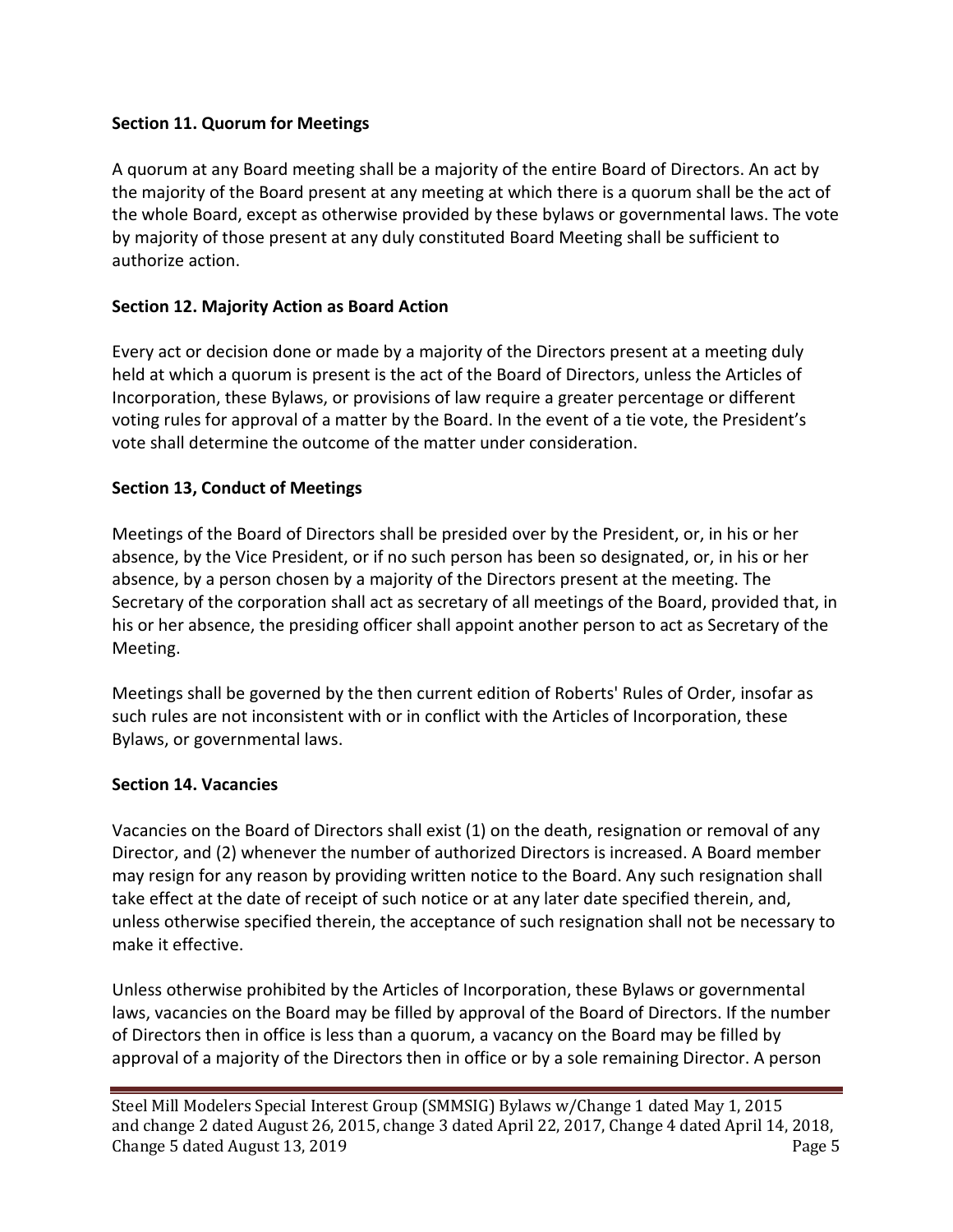elected to fill a vacancy on the Board shall hold office until the next election of the Board of Directors or until his or her death, resignation or removal from office.

Should a Director miss three consecutive meetings of the Board without good cause, he or she shall be considered to have resigned.

### **Section 15. Elections of Directors**

The time and method of election of Board Members shall be decided by the Board.

In August the membership will be notified that nominations are being solicited for a vacancy, or vacancies, on the Board in the upcoming year. Current Board members can be nominated for re-election. Members in good standing must nominate members in good standing. Members who are nominated are requested to supply the Membership Chairperson with a brief biography that will be sent with the ballot. The Membership Chairperson will verify that Nominees are members in good standing at the time of nomination and for the upcoming term on the Board. Nominations must be received by midnight August 31<sup>st</sup>. Ballots and biographies shall be distributed to members in good standing in September. Ballots shall be returned to the Membership Chairperson postmarked no later than midnight November 30<sup>th</sup>. Ballots postmarked after November 30<sup>th</sup> will not be counted. The person receiving the highest number of votes cast shall be elected to the first vacancy. The person receiving the second highest number of votes shall be elected to the second vacancy. The person receiving the third highest number of votes cast shall be elected to the third vacancy. And so forth till all vacancies are filled.

# **Section 16. Non Liability of Directors**

The Directors shall not be personally liable for the debts, liabilities, or other obligations of the corporation.

# **Section 17, Indemnification by Corporation of Directors and Officers**

The Directors and officers of the corporation shall be indemnified by the corporation, to the fullest extent permissible, in accordance with applicable governmental laws.

# **Article 5. Officers**

# **Section 1. Designation of Officers**

The officers of the corporation shall be a President, a Vice President, a Secretary, and a Treasurer. They shall be elected by the Board annually at the first meeting of the Board following the Annual Meeting but not later than fourteen days following the Annual Meeting.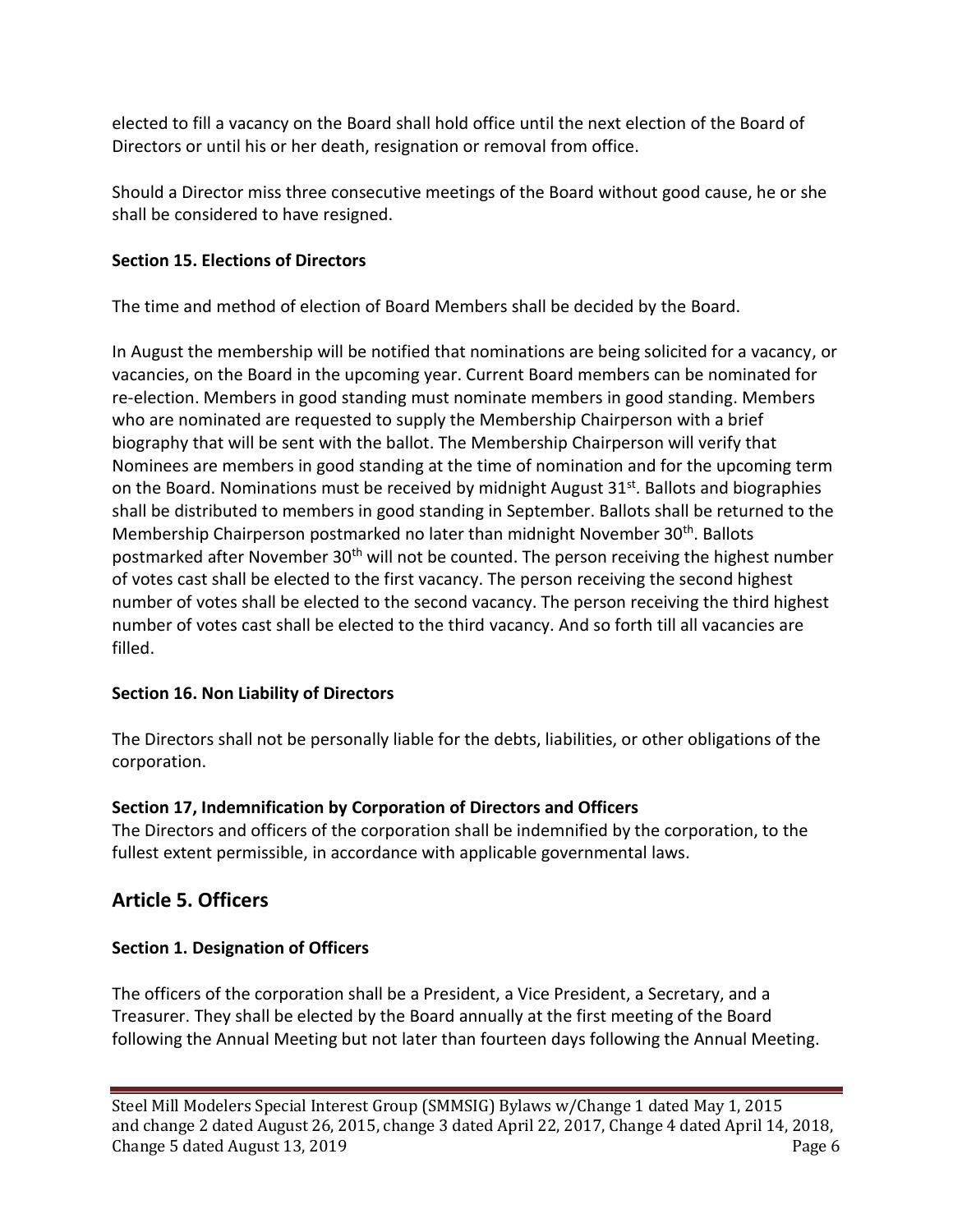In the event of death, resignation, or incapacity of the President, the Vice President shall become the President for the remainder of the term.

### **Section 2. Qualifications**

With the exception of the office of President and Vice President, any member may serve as an officer of this corporation provided he or she is at least eighteen (18) years of age. Only a Director may serve as President or Vice President of the corporation, and the President also serves as the Chairman of the Board of Directors.

### **Section 3. Election and Term of Office**

Officers shall be elected by the Board following the Annual Meeting of the corporation. Each officer shall hold office until he or she resigns or is removed or is otherwise disqualified to serve, or until his or her successor shall be named and qualified, whichever occurs first.

### **Section 4. Removal and Resignation**

Any officer may be removed, either with or without cause, by the Board of Directors, at any time. Any officer may resign at any time by giving written notice to the Board of Directors or to the President or Secretary of the corporation. Any such resignation shall take effect at the date of receipt of such notice or at any later date specified therein, and, unless otherwise specified therein, the acceptance of such resignation shall not be necessary to make it effective.

### **Section 5. Vacancies**

Any vacancy caused by the death, resignation, removal, disqualification, or otherwise, of any officer shall be filled by the Board of Directors. In the event of a vacancy in any office other than that of President, such vacancy may be filled temporarily by appointment by the President until such time as the Board shall fill the vacancy. Vacancies occurring in offices of officers appointed at the discretion of the Board may or may not be filled as the Board shall determine.

### **Section 6, Duties of Officers**

The various officers shall have the powers and duties that customarily appertain to their respective offices, including those hereinafter provided for and, in addition, such powers and duties as the Board of Directors may from time to time designate and confer.

### a. President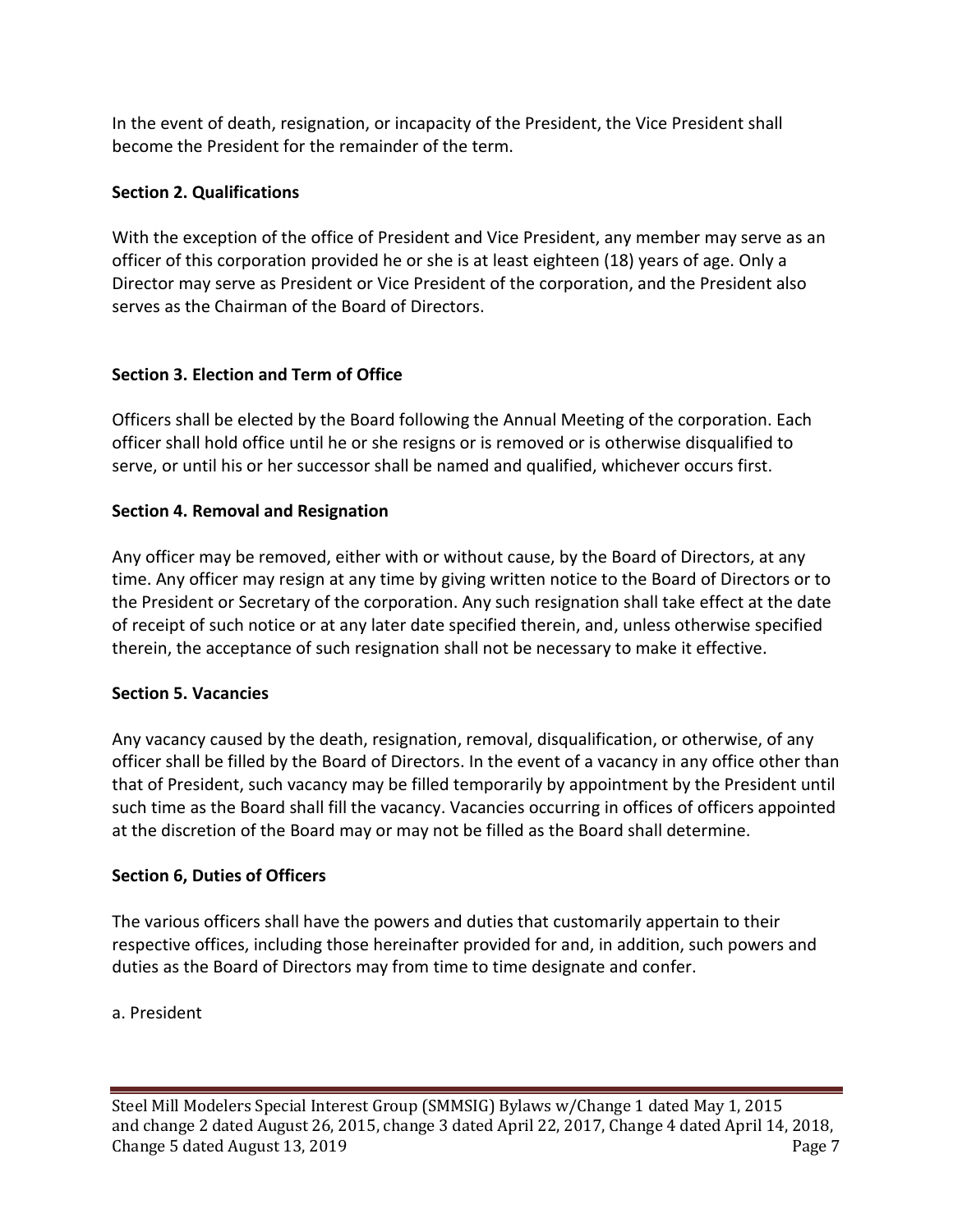The President shall preside at all meetings of the Board and of the Membership. The President shall have general charge and supervision of the affairs of the corporation, and shall be responsible for seeing that the resolutions and actions of the Board are carried into effect.

### b. Vice President

The Vice President shall supervise such committees as the Board may designate. The Vice President shall preside at any meeting where the President does not preside.

### c. Secretary

The Secretary shall act as secretary of all meetings of the Board and shall keep the minutes thereof and shall see that all notices required to be given are duly given or served. In the absence of the Secretary the minutes shall be taken by a person designated by the presiding officer.

### d. Treasurer

The Treasurer shall have the care and custody of the funds of the corporation and shall handle and disburse the same under the direction of the Board of Directors. All funds of the corporation shall be deposited in the name of the Corporation in such banks as the Board of Directors may designate. The Treasurer shall keep or cause to be kept proper books of account showing all monies received and distributed and all assets and liabilities of the corporation and at least once each year provide a statement of income and expenses of the Corporation to the Board of Directors. The books of record shall be audited at least once a year by a person or entity appointed by the Board of Directors. The treasurer shall also:

i. Prepare in coordination with a qualified tax account the IRS Form 990. Submit to the president for signature and submission.

ii. Issues letters confirming 501 (c)(3) donations.

iii. Must obtain from the president or vice-president written authorization for disbursements in excess of \$250.00 except for written invoices from hotels or conference centers in conjunction with the annual meeting and expenses related to the publication of the journal.

Steel Mill Modelers Special Interest Group (SMMSIG) Bylaws w/Change 1 dated May 1, 2015 and change 2 dated August 26, 2015, change 3 dated April 22, 2017, Change 4 dated April 14, 2018, Change 5 dated August 13, 2019 **Page 8**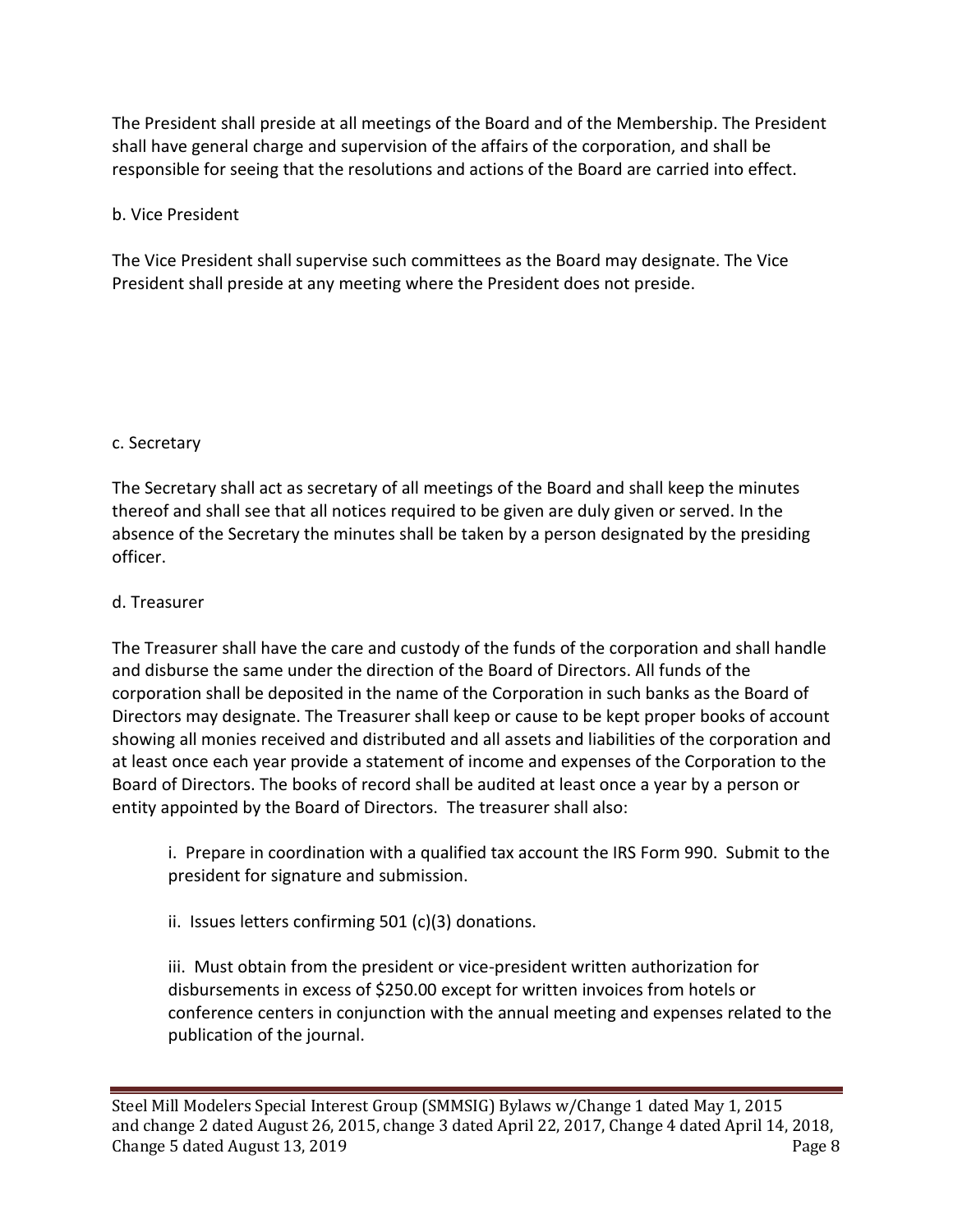iv. Receives dues and renewals. Forwards the membership applications to the membership committee chairperson and validates payment of dues.

# **Article 6. Committees**

From time to time, The Board of Directors may create committees, committee officers and committee members for such purpose and with such powers and duties as the Board determines.

# **Article 7. Meetings and Events of the Corporation**

Meetings and/or events of the membership may be called at the discretion of the Board, but are not mandatory as all issues of interest to the membership can be discussed and distributed electronically. Issues requiring votes of the membership can also be addressed electronically.

Notwithstanding the above, it is desired to have an annual meeting in conjunction with an Annual Steel Mill Modelers Meet.

The board shall determine the protocol, structure and governance of all meetings and events of the membership.

# **Article 8. Conflict of Interest**

Directors shall disclose to the Board any conflicts of interest which arise, and no elected Director shall vote on any matter which would involve a conflict of interest. In the event that a Director questions whether a conflict exists, the issue shall be decided by a majority vote of the elected Directors present and voting, provided that the Director in question shall not vote.

# **Article 9. Internal Revenue Code 501(c)(3) Tax Exemption Provisions**

### **Section 1. Limitations on Activities**

No part of the activities of this corporation shall be the carrying on of propaganda, or otherwise attempting to influence legislation, and this corporation shall not participate in, or intervene in (including the publishing or distribution of statements), any political campaign on behalf of, or in opposition to, any candidate for public office.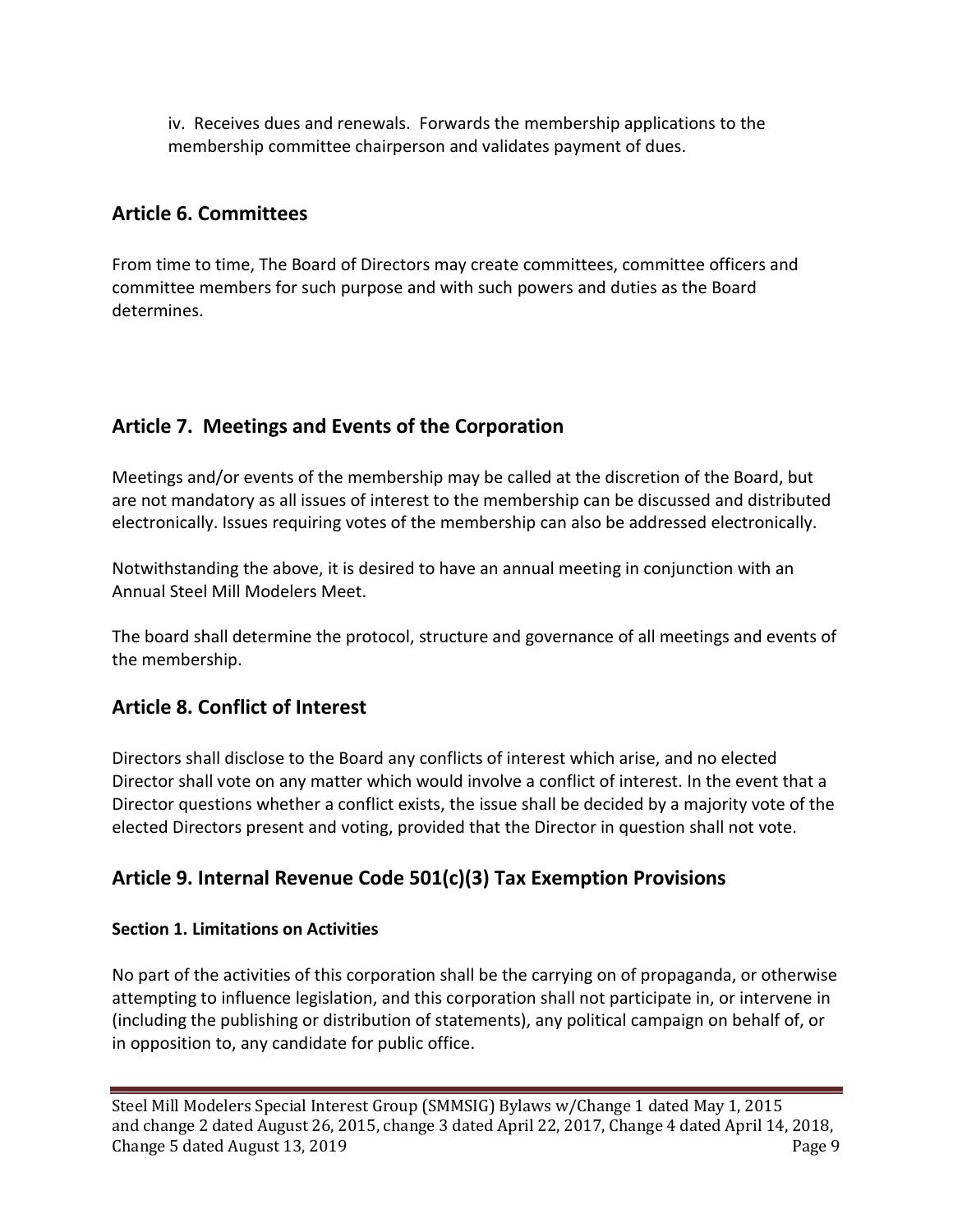Notwithstanding any other provisions of these Bylaws, this corporation shall not carry on any activities not permitted to be carried on (a) by a corporation exempt from federal income tax under Section 501(c)(3) of the Internal Revenue Code, or (b) by a corporation, contributions to which are deductible under Section 170(c)(2) of the Internal Revenue Code.

#### **Section 2. Prohibition against Private Inurement**

No part of the net earnings of this corporation shall inure to the benefit of, or be distributable to, its Directors, officers, or other private persons, except that the corporation shall be authorized and empowered to pay reasonable compensation for services rendered and to make payments and distributions in furtherance of the purposes of this corporation.

### **Article 10. Dissolution**

#### **Section 1, Transfer of Assets**

In the event that this organization should be dissolved for any purpose whatsoever, all assets of the Corporation, upon concurrence of the Board of Directors, will be transferred to an organization that promotes model railroading and/or steel mill modeling. None of the assets will be distributed to any member, officer or Director of this organization.

### **Article 11. Amendment of Bylaws**

#### **Section 1. Proposers of Amendments**

Amendments to the Bylaws may be proposed by a SMMSIG member(s), officer(s) or Board Member(s).

#### **Section 2. Proper Notice**

The proposed amendment shall be distributed to the Board for discussion.

#### **Section 3. Action by the Board**

The Board may revise the proposed amendment as a result of discussions, vote on rejecting the proposed amendment or vote on accepting the proposed amendment. Acceptance of the proposed amendment requires an affirmative vote of 2/3 of the Board of Directors.

### **Article 12. Construction and Terms**

Steel Mill Modelers Special Interest Group (SMMSIG) Bylaws w/Change 1 dated May 1, 2015 and change 2 dated August 26, 2015, change 3 dated April 22, 2017, Change 4 dated April 14, 2018, Change 5 dated August 13, 2019 **Page 10 Page 10**